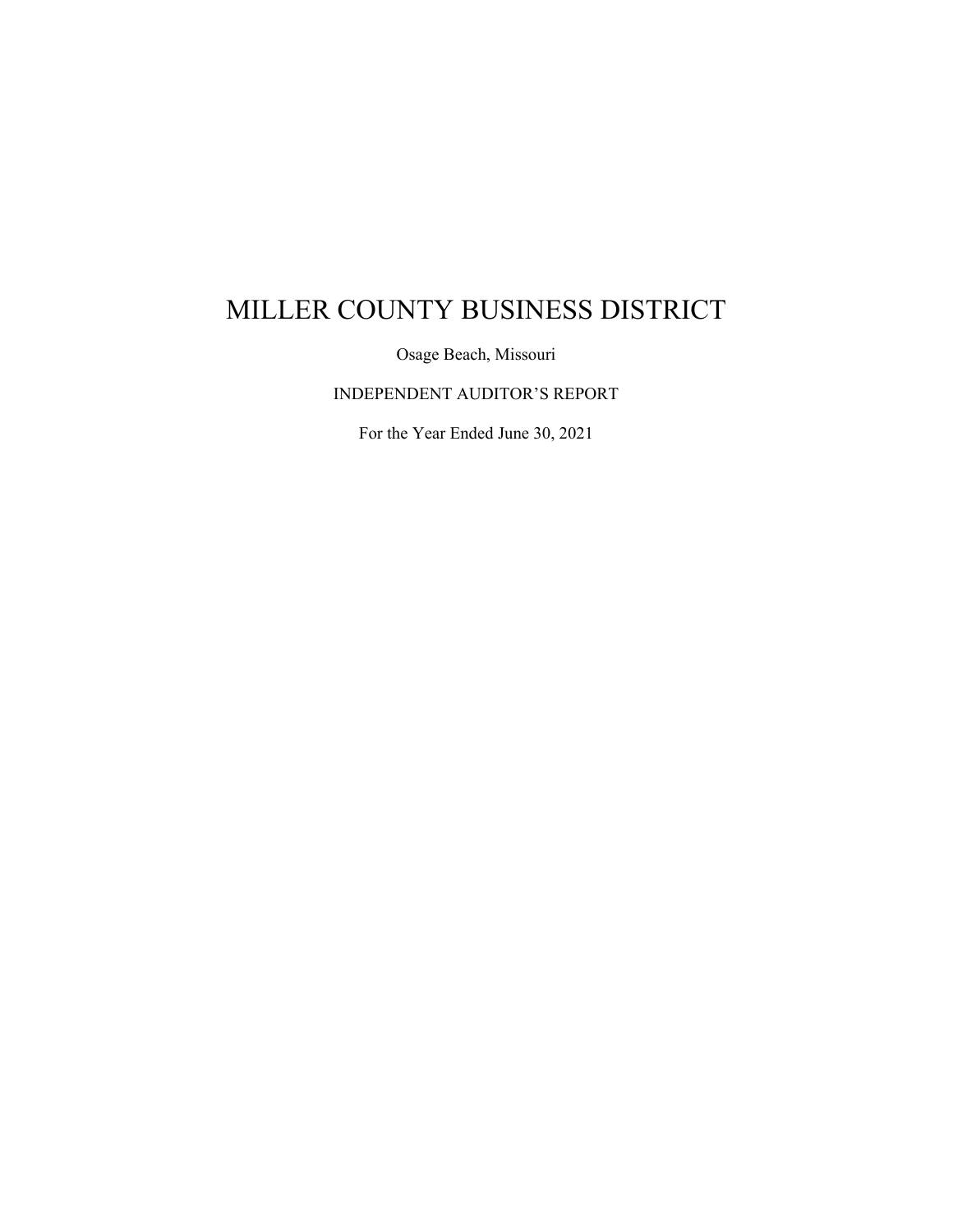# TABLE OF CONTENTS

|                                                                                         | PAGE     |
|-----------------------------------------------------------------------------------------|----------|
| <b>INDEPENDENT AUDITOR'S REPORT</b>                                                     | $1 - 2$  |
| FINANCIAL STATEMENTS:                                                                   |          |
| <b>GOVERNMENT-WIDE FINANCIAL STATEMENTS:</b>                                            |          |
| <b>Statement of Net Position</b>                                                        |          |
| <b>Statement of Activities</b>                                                          |          |
| FUND FINANCIAL STATEMENTS:                                                              |          |
| Balance Sheet – Governmental Fund                                                       |          |
| Statement of Revenues, Expenditures, and Changes in Fund<br>Balance – Governmental Fund | 6        |
| NOTES TO THE FINANCIAL STATEMENTS                                                       | $7 - 13$ |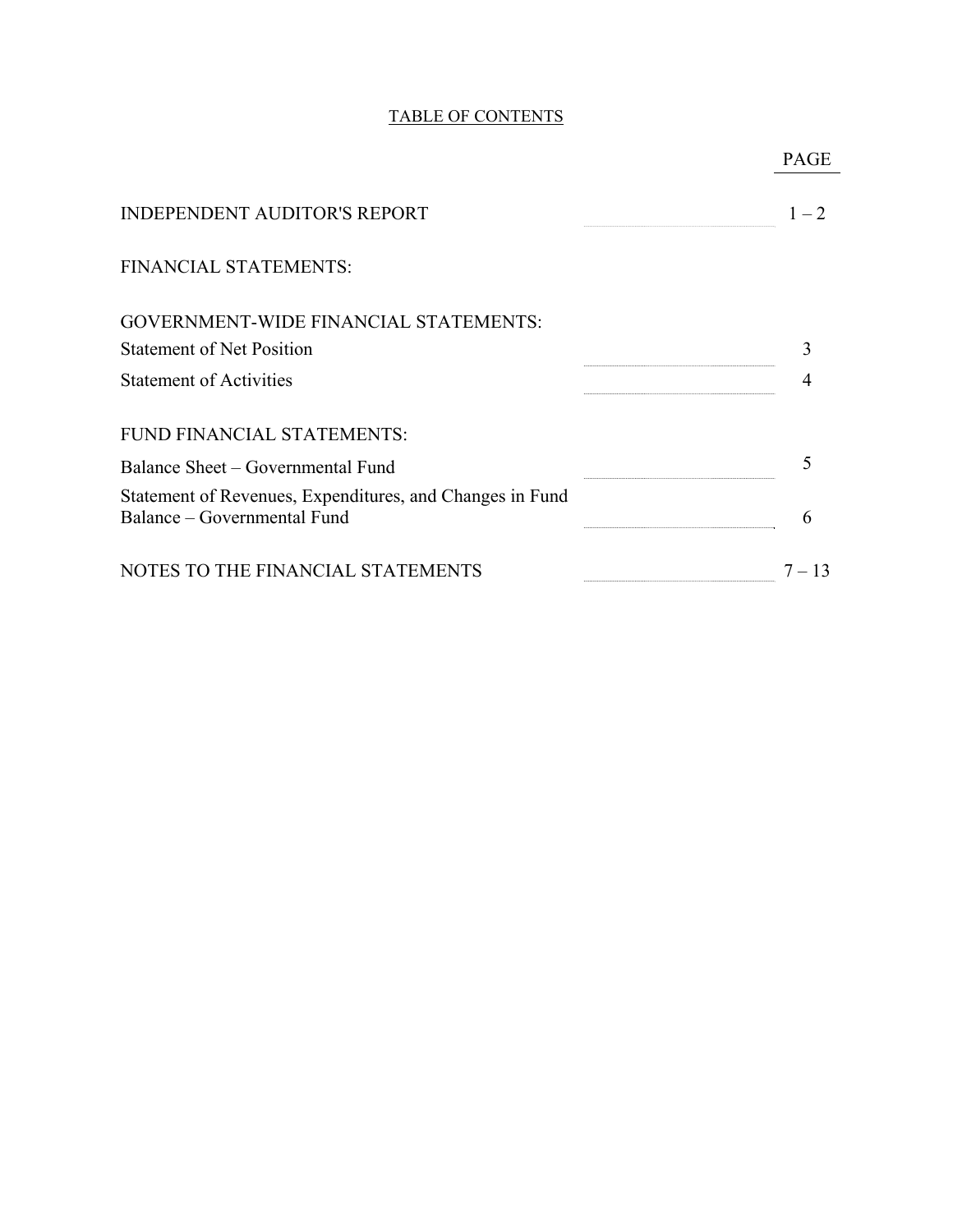

3702 West Truman Blvd. Suite 213 Jefferson City, MO 65109

Phone: (573) 893-7700 Fax: (573) 893-6649 Web: gravescpas.com

# INDEPENDENT AUDITOR'S REPORT

To the Board of Directors of the Miller County Business District Osage Beach, Missouri:

We have audited the accompanying financial statements of the governmental activities and the major fund of the Miller County Business District (the "District"), as of and for the year ended June 30, 2021, and the related notes to the financial statements, which collectively comprise the District's basic financial statements, as listed in the table of contents.

# *Management's Responsibility for the Financial Statements*

Management is responsible for the preparation and fair presentation of these financial statements in accordance with accounting principles generally accepted in the United States of America; this includes the design, implementation, and maintenance of internal control relevant to the preparation and fair presentation of financial statements that are free from material misstatement, whether due to fraud or error.

### *Auditor's Responsibility*

Our responsibility is to express an opinion on these financial statements based on our audit. We conducted our audit in accordance with auditing standards generally accepted in the United States of America. Those standards require that we plan and perform the audit to obtain reasonable assurance about whether the financial statements are free from material misstatement.

An audit involves performing procedures to obtain audit evidence about the amounts and disclosures in the financial statements. The procedures selected depend on the auditor's judgment, including the assessment of the risks of material misstatement of the financial statements, whether due to fraud or error. In making those risk assessments, the auditor considers internal control relevant to the entity's preparation and fair presentation of the financial statements in order to design audit procedures that are appropriate in the circumstances, but not for the purpose of expressing an opinion on the effectiveness of the District's internal control. Accordingly, we express no such opinion. An audit also includes evaluating the appropriateness of accounting policies used and the reasonableness of significant accounting estimates made by management, as well as evaluating the overall presentation of the financial statements.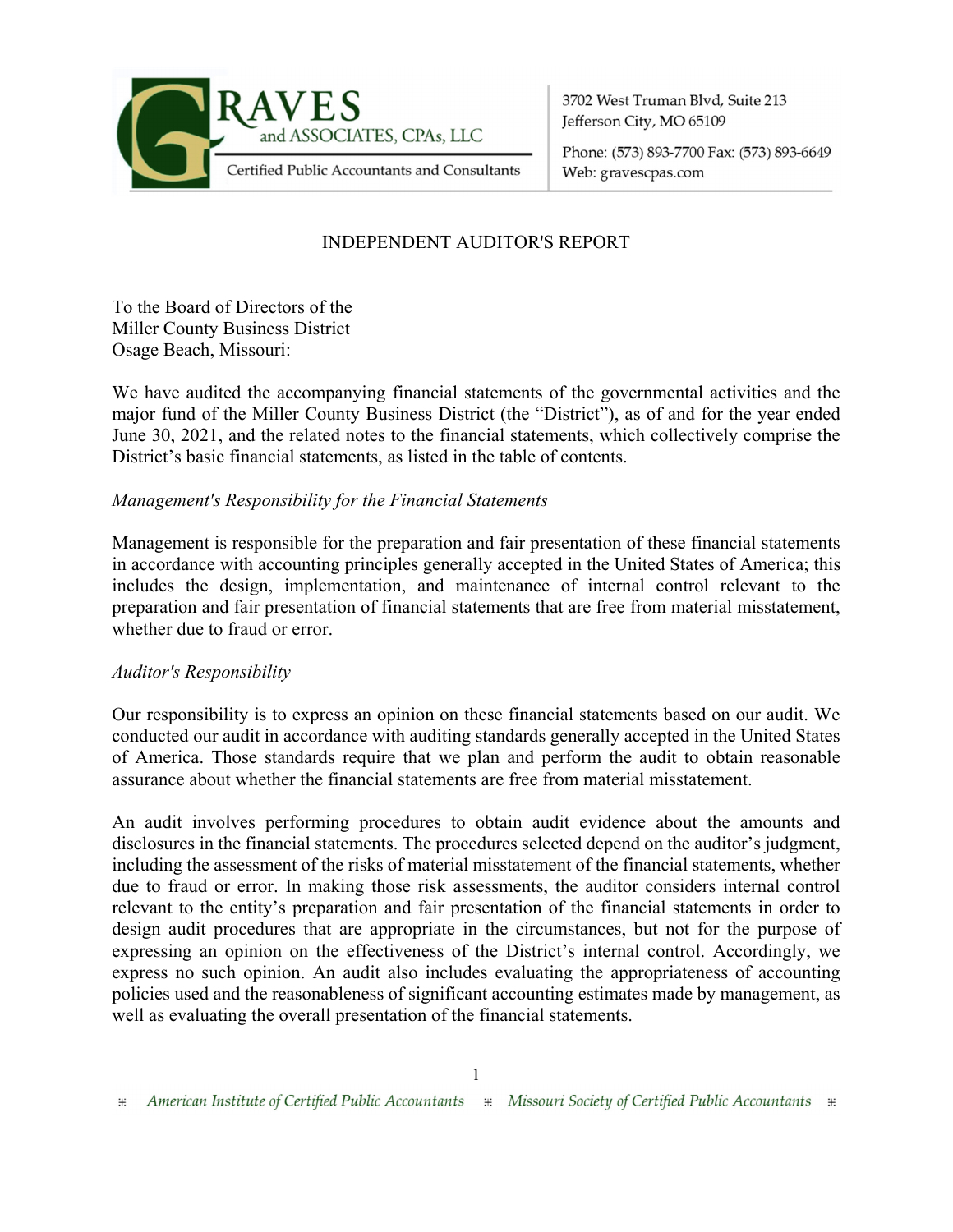We believe that the audit evidence we have obtained is sufficient and appropriate to provide a basis for our audit opinion.

# *Opinion*

In our opinion, the financial statements referred to above present, in all material respects, the respective financial position of the governmental activities and the major fund of the District, as of June 30, 2021, and the respective changes in financial position thereof for the year then ended in accordance with accounting principles generally accepted in the United States of America.

# *Other Matters*

Management has omitted the Management's Discussion and Analysis and the Budgetary Comparison Schedules that accounting principles generally accepted in the United States of America require to be presented to supplement the basic financial statements. Such missing information, although not a part of the basic financial statements, is required by the Governmental Accounting Standards Board, who considers it to be an essential part of financial reporting for placing the basic financial statements in an appropriate operational, economic, or historical context. Our opinion on the basic financial statements is not affected by this missing information.

Graves and Associates, CPAS, LLC

GRAVES AND ASSOCIATES, CPAs, LLC Jefferson City, Missouri

December 16, 2021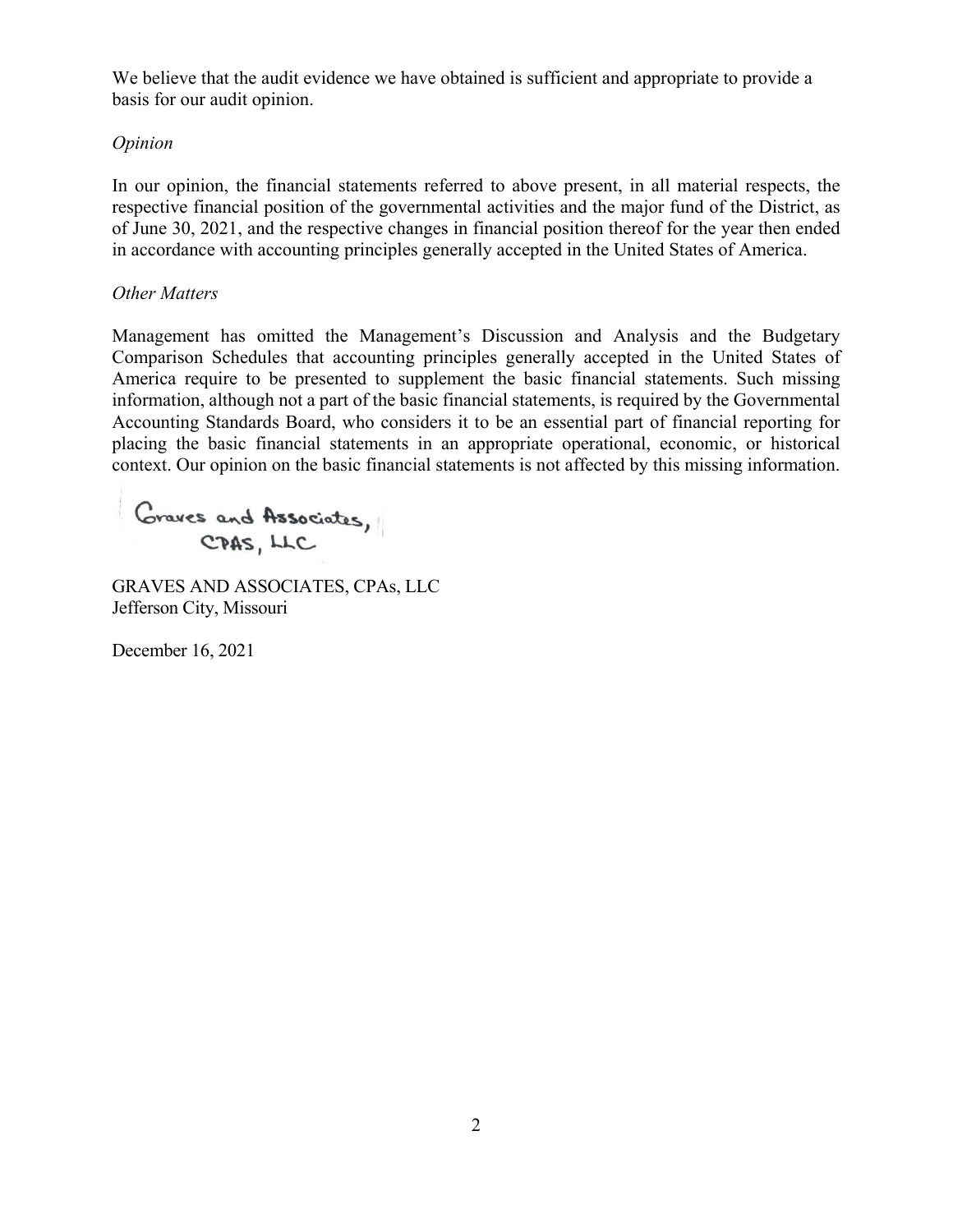# STATEMENT OF NET POSITION JUNE 30, 2021

| <b>ASSETS</b>                                                                                      | Governmental<br>Activities                   |  |
|----------------------------------------------------------------------------------------------------|----------------------------------------------|--|
| Cash and Cash Equivalents<br><b>Accounts Receivable</b><br>Prepaid Expenses<br><b>TOTAL ASSETS</b> | \$<br>127,416<br>47,799<br>22,041<br>197,256 |  |
| <b>LIABILITIES</b>                                                                                 |                                              |  |
| <b>Accounts Payable</b><br>Due to TCLA<br><b>TOTAL LIABILITIES</b>                                 | 4,124<br>2,592<br>6,716                      |  |
| <b>NET POSITION</b>                                                                                |                                              |  |
| Unrestricted<br><b>TOTAL NET POSITION</b>                                                          | 190,540<br>190,540                           |  |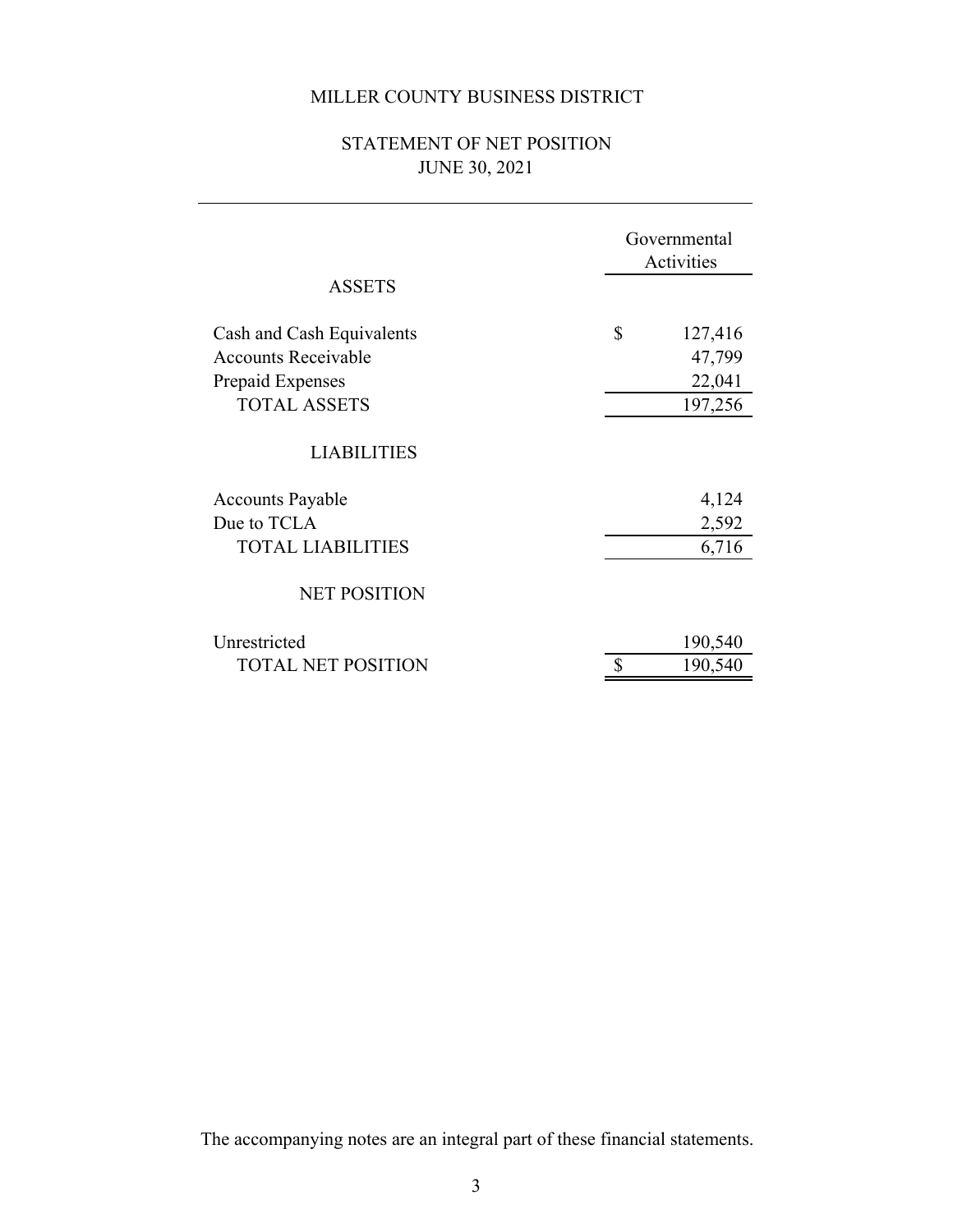## STATEMENT OF ACTIVITIES FOR THE YEAR ENDED JUNE 30, 2021

|                                      |               |                         | Program Revenues |                                          |                          |    | Net (Expenditures)<br>Revenues and<br>Changes in Net<br>Position |  |
|--------------------------------------|---------------|-------------------------|------------------|------------------------------------------|--------------------------|----|------------------------------------------------------------------|--|
| Functions/Programs                   | Expenditures  | Charges for<br>Services |                  | Operating<br>Grants and<br>Contributions |                          |    | <b>Total Governmental</b><br>Activities                          |  |
| Governmental Activities:             |               |                         |                  |                                          |                          |    |                                                                  |  |
| General Government                   | \$<br>(3,774) | $\mathbb{S}$            |                  | \$                                       | $\overline{\phantom{a}}$ | \$ | (3,774)                                                          |  |
| Transfers to TCLA                    | (81,216)      |                         |                  |                                          |                          |    | (81,216)                                                         |  |
| <b>Total Governmental Activities</b> | (84,990)      | \$                      |                  | \$                                       |                          |    | (84,990)                                                         |  |
| <b>General Revenues:</b>             |               |                         |                  |                                          |                          |    |                                                                  |  |
| Lodging Tax Collector                |               |                         |                  |                                          |                          |    | 191,069                                                          |  |
| Interest                             |               |                         |                  |                                          |                          |    | 68                                                               |  |
| <b>Total General Revenues</b>        |               |                         |                  |                                          |                          |    | 191,137                                                          |  |
| Increase (Decrease) in Net Position  |               |                         |                  |                                          |                          |    | 106,147                                                          |  |
| Net Position, Beginning of Year      |               |                         |                  |                                          |                          |    | 84,393                                                           |  |
| Net Position, End of Year            |               |                         |                  |                                          |                          |    | 190,540                                                          |  |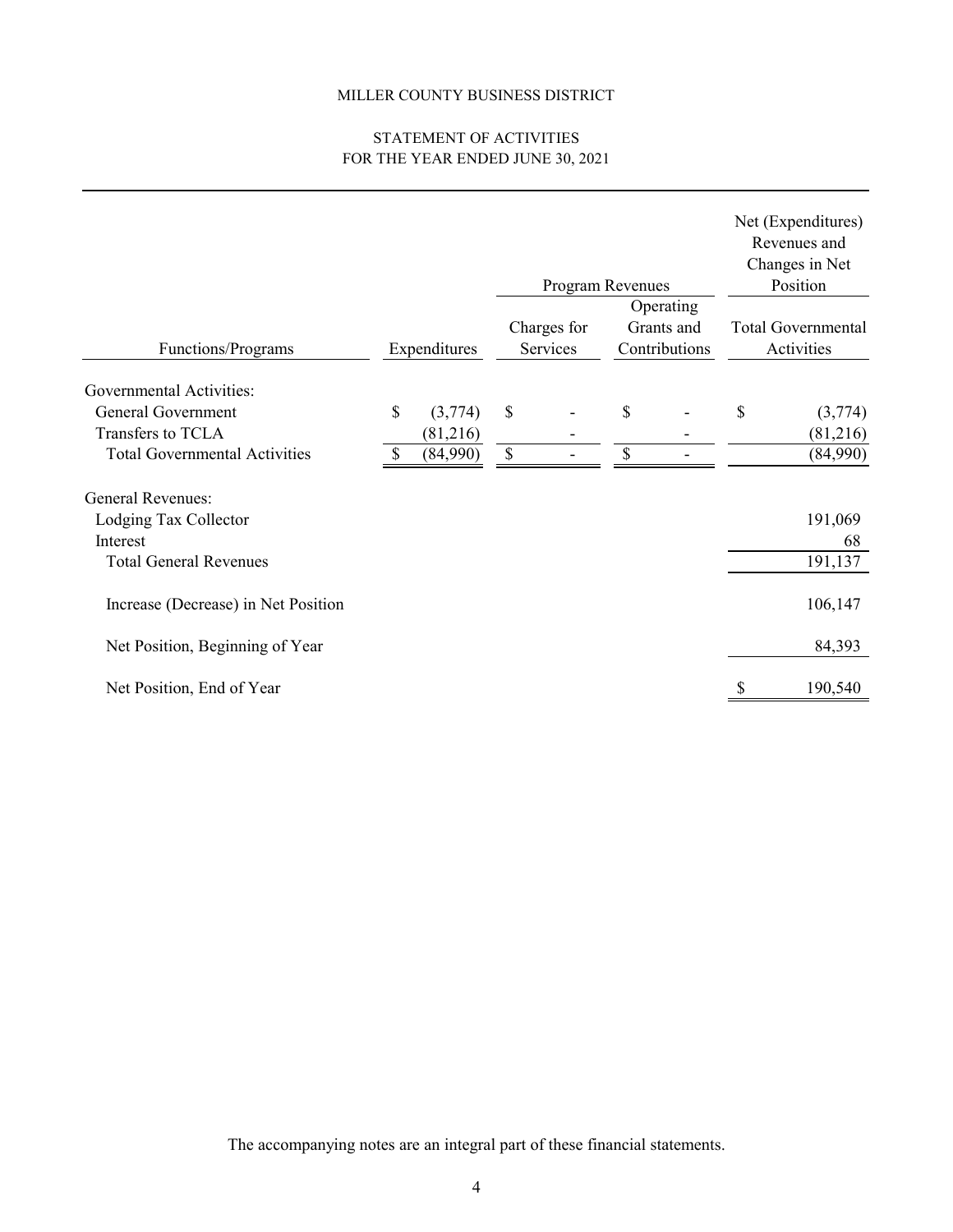# BALANCE SHEET – GOVERNMENTAL FUND June 30, 2021

|                                                                                                                                                                                         |                           | General Fund                              |
|-----------------------------------------------------------------------------------------------------------------------------------------------------------------------------------------|---------------------------|-------------------------------------------|
| <b>ASSETS</b>                                                                                                                                                                           |                           |                                           |
| Cash and Cash Equivalents - Small                                                                                                                                                       | $\mathbb{S}$              | 131,490                                   |
| Cash and Cash Equivalents - Medium                                                                                                                                                      |                           | (4,074)                                   |
| <b>Accounts Receivable - Small</b>                                                                                                                                                      |                           | 23,299                                    |
| Accounts Receivable - Medium                                                                                                                                                            |                           | 24,500                                    |
| Prepaid Advertising - Small                                                                                                                                                             |                           | 6,757                                     |
| Prepaid Advertising - Medium                                                                                                                                                            |                           | 15,284                                    |
| <b>Total Assets</b>                                                                                                                                                                     | $\boldsymbol{\mathsf{S}}$ | 197,256                                   |
| <b>LIABILITIES AND FUND BALANCE</b><br>Liabilities:<br>Accounts Payable - Small<br>Accounts Payable - Medium<br>Due to TCLA - Small<br>Due to TCLA - Medium<br><b>Total Liabilities</b> | \$                        | 1,264<br>2,860<br>1,171<br>1,421<br>6,716 |
| Fund Balance:                                                                                                                                                                           |                           |                                           |
| Nonspendable                                                                                                                                                                            |                           | 22,041                                    |
| Unassigned                                                                                                                                                                              |                           | 168,499                                   |
| <b>Total Fund Balance</b>                                                                                                                                                               |                           | 190,540                                   |
| <b>Total Liabilities and Fund Balance</b>                                                                                                                                               | \$                        | 197,256                                   |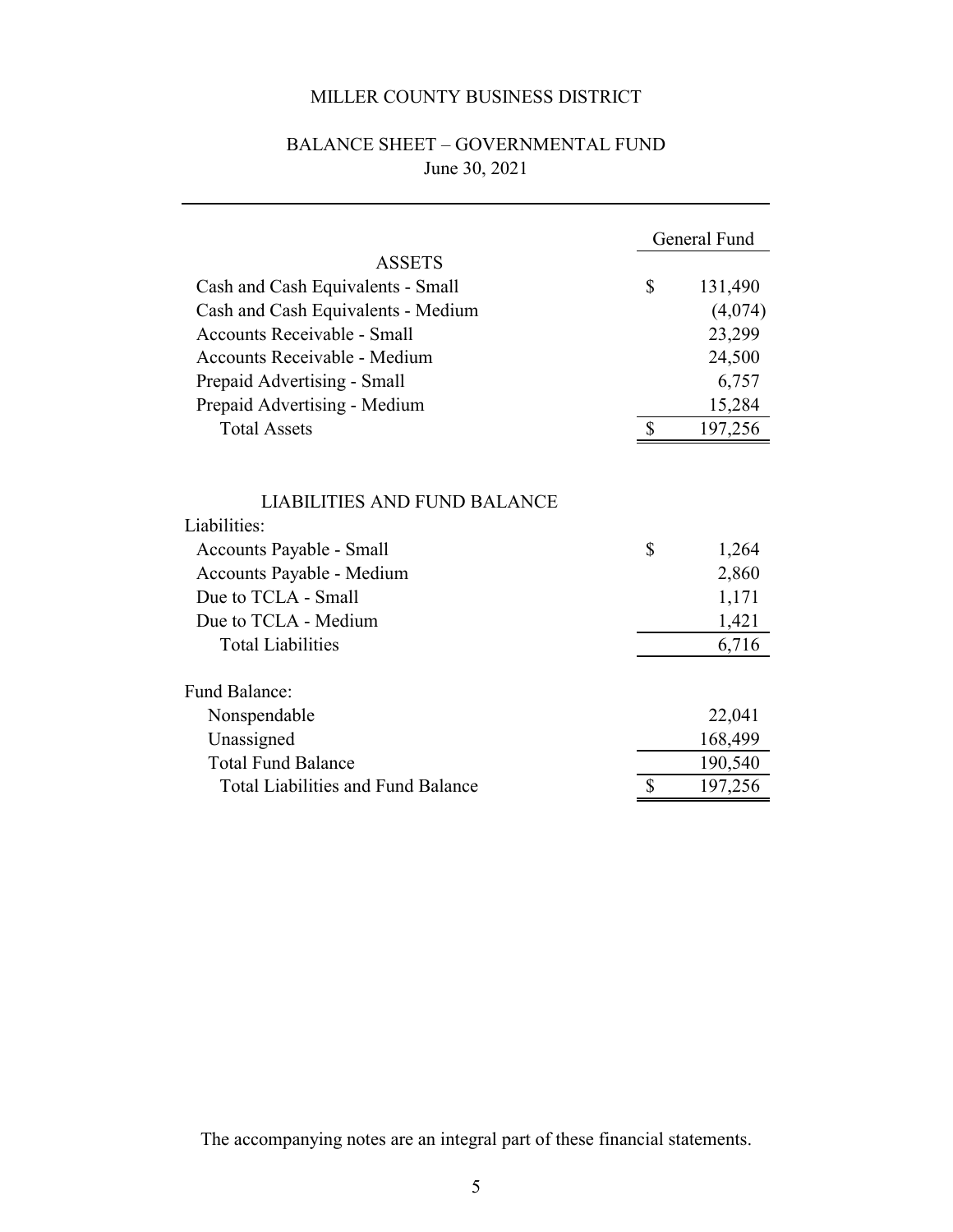|                                              | General Fund |         |
|----------------------------------------------|--------------|---------|
| <b>REVENUES</b>                              |              |         |
| Lodging Tax Collector - Small                | \$           | 71,426  |
| Lodging Tax Collector - Medium               |              | 119,643 |
| Interest Income - Small                      |              | 43      |
| Interest Income - Medium                     |              | 25      |
| <b>Total Revenues</b>                        |              | 191,137 |
| <b>EXPENDITURES</b>                          |              |         |
| Bank Charges - Small                         |              | 6       |
| Bank Charges - Medium                        |              | 6       |
| County Fees - Small                          |              | 1,371   |
| County Fees - Medium                         |              | 2,391   |
| Transfer to TCLA - Small                     |              | 28,282  |
| Transfer to TCLA - Medium                    |              | 52,934  |
| <b>Total Expenditures</b>                    |              | 84,990  |
| Excess of Revenues Over (Under) Expenditures |              | 106,147 |
| Fund Balance, Beginning of Year              |              | 84,393  |
| Fund Balance, End of Year                    | \$           | 190,540 |

# STATEMENT OF REVENUES, EXPENDITURES, AND FOR THE YEAR ENDED JUNE 30, 2021 CHANGES IN FUND BALANCE – GOVERNMENTAL FUND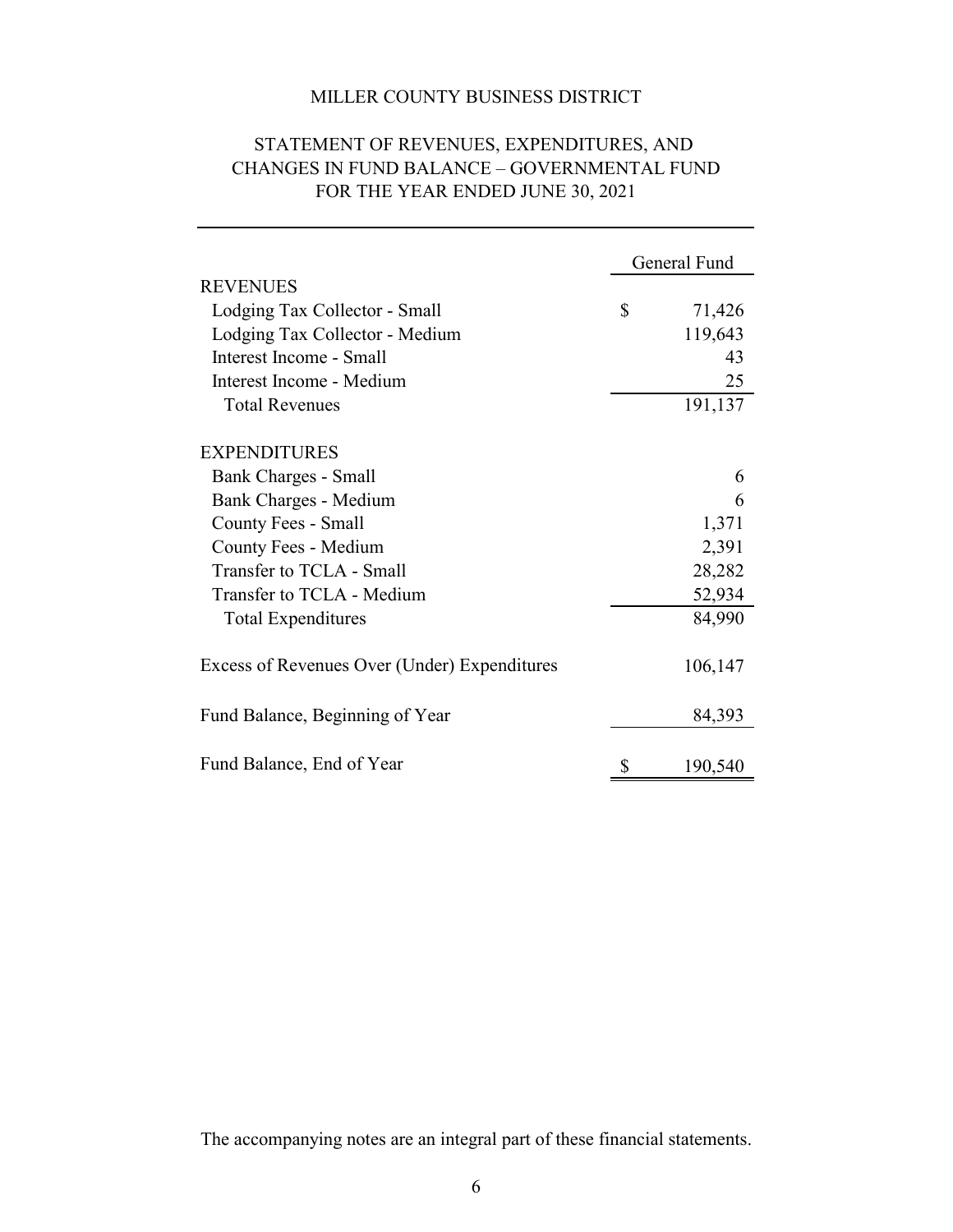#### NOTE 1 – ORGANIZATION AND SUMMARY OF ACCOUNTING POLICIES:

#### General Statement

Miller County Business District (the "District") is a political subdivision pursuant to Section 67.1170, of the Missouri Revised Statutes. The District is governed by a Board of Directors and provides the following services, as authorized by its charter: promotion of tourism and participation in recreational opportunities in the area.

#### Financial Reporting Entity

The District's financial reporting entity is comprised of the following:

Primary Government: Miller County Business District

Basis of Presentation

These financial statements have been prepared in conformity with reporting guidelines established by the Governmental Accounting Standards Board (the "GASB") and in conformity with accounting principles generally accepted in the United States of America ("U.S. GAAP").

#### Government-Wide Statements

The Statement of Net Position and Statement of Activities display information about the reporting government as a whole. They include all funds of the reporting entity. Governmental activities generally are financed through taxes, intergovernmental revenues, and other nonexchange revenues.

#### Fund Financial Statements

Fund financial statements of the reporting entity are organized into one fund, which is considered to be separate accounting entity. Each fund is accounted for by providing a separate set of selfbalancing accounts which constitute its assets, liabilities, fund equity, revenues, and expenditures/expenses. An emphasis is placed on major funds within the governmental category.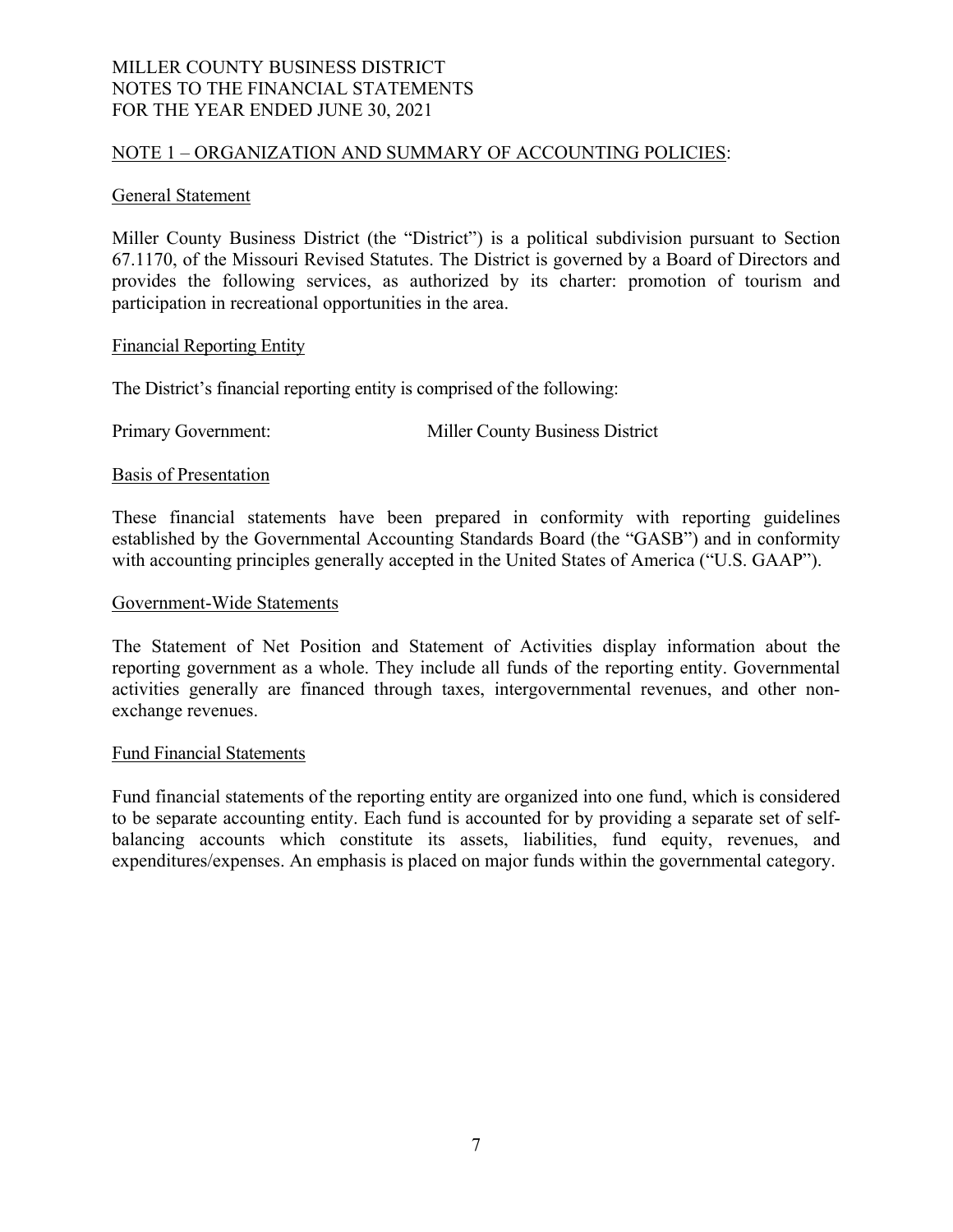# NOTE 1 – ORGANIZATION AND SUMMARY OF ACCOUNTING POLICIES: (Continued)

## Basis of Presentation (Continued)

### Fund Financial Statements (Continued)

The fund of the financial reporting entity is described below:

### Governmental Fund Types:

Governmental Funds are those through which general governmental functions of the District are financed. The acquisition, use, and balances of the District's expendable financial resources are accounted for through Governmental Funds. The following is the District's only Governmental Fund:

### General Fund

The General Fund is the general operating fund of the District. All financial resources, except those required to be accounted for in another fund, are accounted for in the General Fund.

#### Measurement Focus and Basis of Accounting

Basis of accounting refers to the point at which revenues and expenditures or expenses are recognized in the accounts and reported in the financial statements. Basis of accounting relates to the timing of the measurements made, regardless of the measurement focus applied.

*Government-Wide Financial Statements* – The government-wide financial statements are reported using the current financial resources measurement focus and the accrual basis of accounting. Revenues are recognized when earned and expenses are recorded when a liability is incurred, regardless of the timing of related cash flows. Revenues are considered to be available when they are collectible within the current period or soon enough thereafter to pay liabilities of the current period.

*Governmental Fund Financial Statements* – Governmental fund financial statements are reported using the current financial resources measurement focus and the modified accrual basis of accounting. Revenues are recognized as soon as they are both measurable and available. Revenues are considered to be available when they are collectible within the current period or soon enough thereafter to pay liabilities of the current period. Expenditures are generally recorded when a liability is incurred, as under accrual accounting. However, expenditures relating to compensated absences are recorded only when payment is due.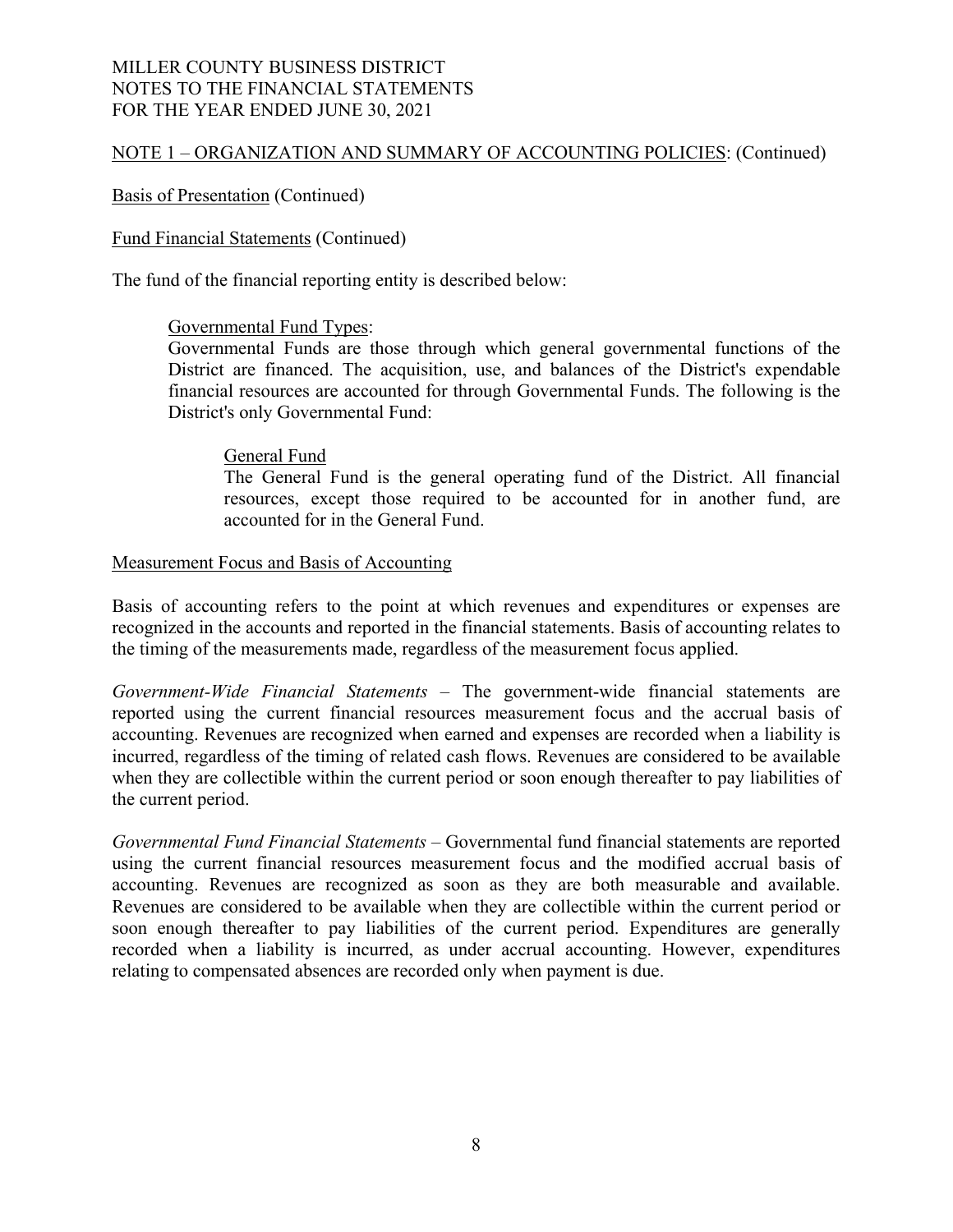# NOTE 1 – ORGANIZATION AND SUMMARY OF ACCOUNTING POLICIES: (Continued)

# Equity Classification

*Government-Wide Financial Statements:* 

Net position is classified and displayed in three components:

*Invested in capital assets –* Consists of capital assets, including restricted capital assets, net of accumulated depreciation and reduced by the outstanding balances of any bonds, mortgages, notes, or other borrowings that are attributable to the acquisition, construction, or improvements of those assets and adjusted for any deferred inflows and outflows of resources attributable to capital assets and related debt.

*Restricted* – Consists of restricted assets with restriction constraints placed on the use either by external groups, such as creditors, grantors, contributors, or laws and regulations of other governments, or law through constitutional provisions or enabling legislation.

*Unrestricted* – Net amount of assets, deferred outflows of resources, liabilities, and deferred inflows of resources that are not included in the determination of the restricted component of net position.

It is the District's policy to first use restricted fund balances prior to the use of unrestricted fund balances when an expenditure is incurred for purposes for which both restricted and unrestricted balances are available. As of the year ended, the District had no invested capital assets, net of related debt, or restricted net assets.

### *Fund Financial Statements:*

Governmental fund equity is classified as fund balance.

The difference among assets, deferred outflows, liabilities, and deferred inflows of governmental funds is reported as fund balance and classified as nonspendable, restricted, committed, assigned, and unassigned based on the respective level of constraint. These constraints are defined as follows:

- Nonspendable: Amounts that cannot be spent because they either are not in spendable form or are legally or contractually required to be maintained intact.
- Restricted: Amounts constrained regarding use from restrictions externally imposed by creditors, grantors, contributors, or laws or regulations of other governments or by restrictions imposed by law through constitutional provisions or enabling legislation.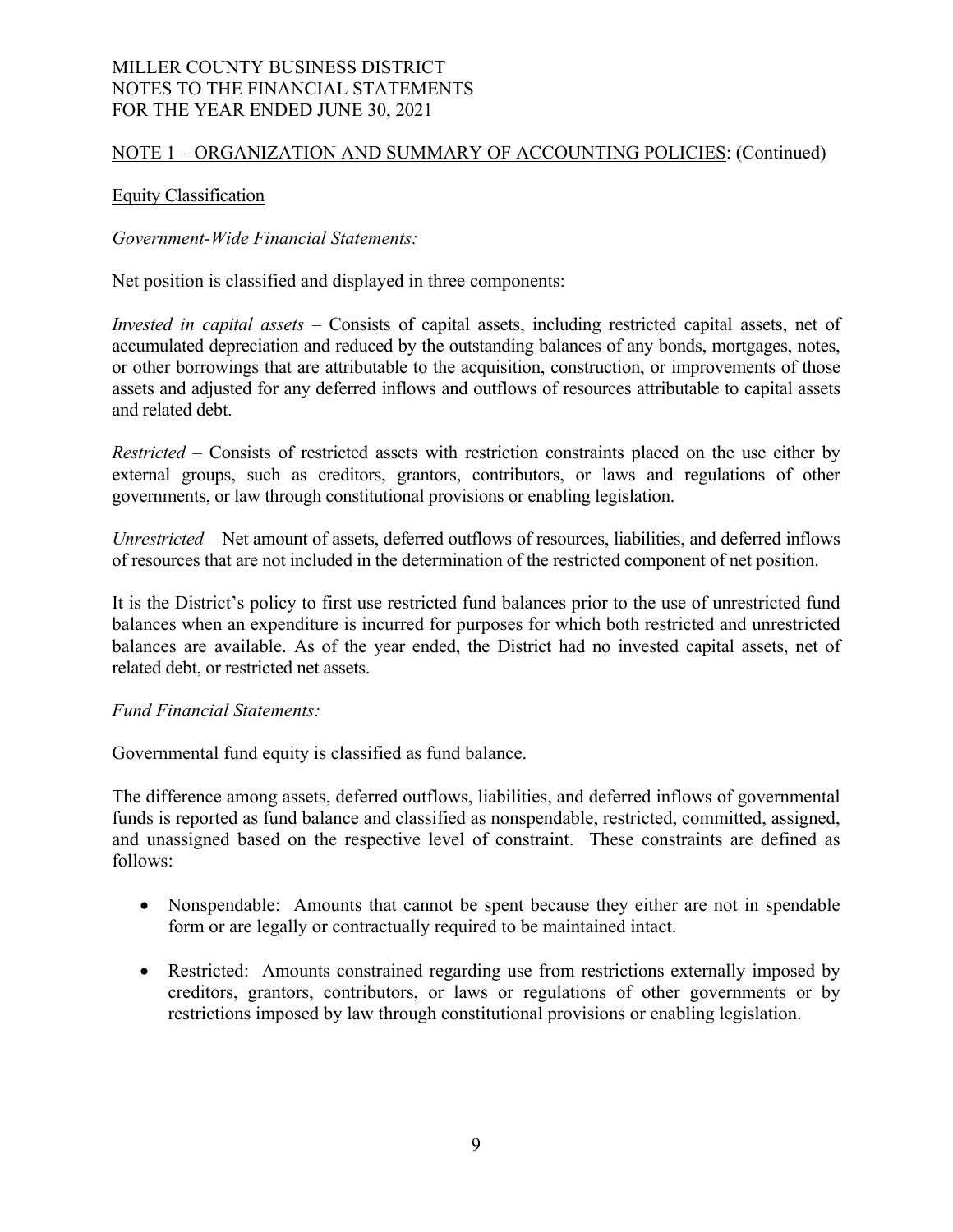## NOTE 1 – ORGANIZATION AND SUMMARY OF ACCOUNTING POLICIES: (Continued)

Equity Classification (Continued)

*Fund Financial Statements:* (Continued)

- Committed: Amounts constrained regarding use for specific purposes pursuant to requirements imposed by formal action of the District's highest level of decision-making authority (i.e. the Board of Directors).
- Assigned: Amounts constrained by the District's intent to be used for specific purposes but that are neither restricted nor committed. Intent can be expressed by the District's Board of Directors or by an official body to which the Board of Directors delegates authority.
- Unassigned: The residual classification of the General Fund for spendable amounts that have not been restricted, committed, or assigned to specific purposes.

As of the year ended, fund balances are composed of the following:

|                            | General Fund |         |  |
|----------------------------|--------------|---------|--|
| Nonspendable:              |              |         |  |
| Prepaids                   | S            | 22,041  |  |
| Unassigned                 |              | 168,499 |  |
| <b>Total Fund Balances</b> |              | 190,540 |  |

It is the District's policy to first use restricted fund balances prior to the use of unrestricted fund balances when an expenditure is incurred for purposes for which both restricted and unrestricted fund balances are available. It is also the District policy to use committed fund balances before assigned fund balances and assigned fund balances before unassigned amounts when an expenditure is incurred for purposes for which amounts in those classifications are available to be used.

The District has no formal minimum fund balance policies or any formal stabilization arrangements in place.

### Program Revenues

In the Statement of Activities, revenues that are derived directly from each activity or from parties outside the District's taxpayers are reported as program revenues. The District has no program revenues.

All other governmental revenues are reported as general. All taxes are classified as general revenue even if restricted for a specific purpose.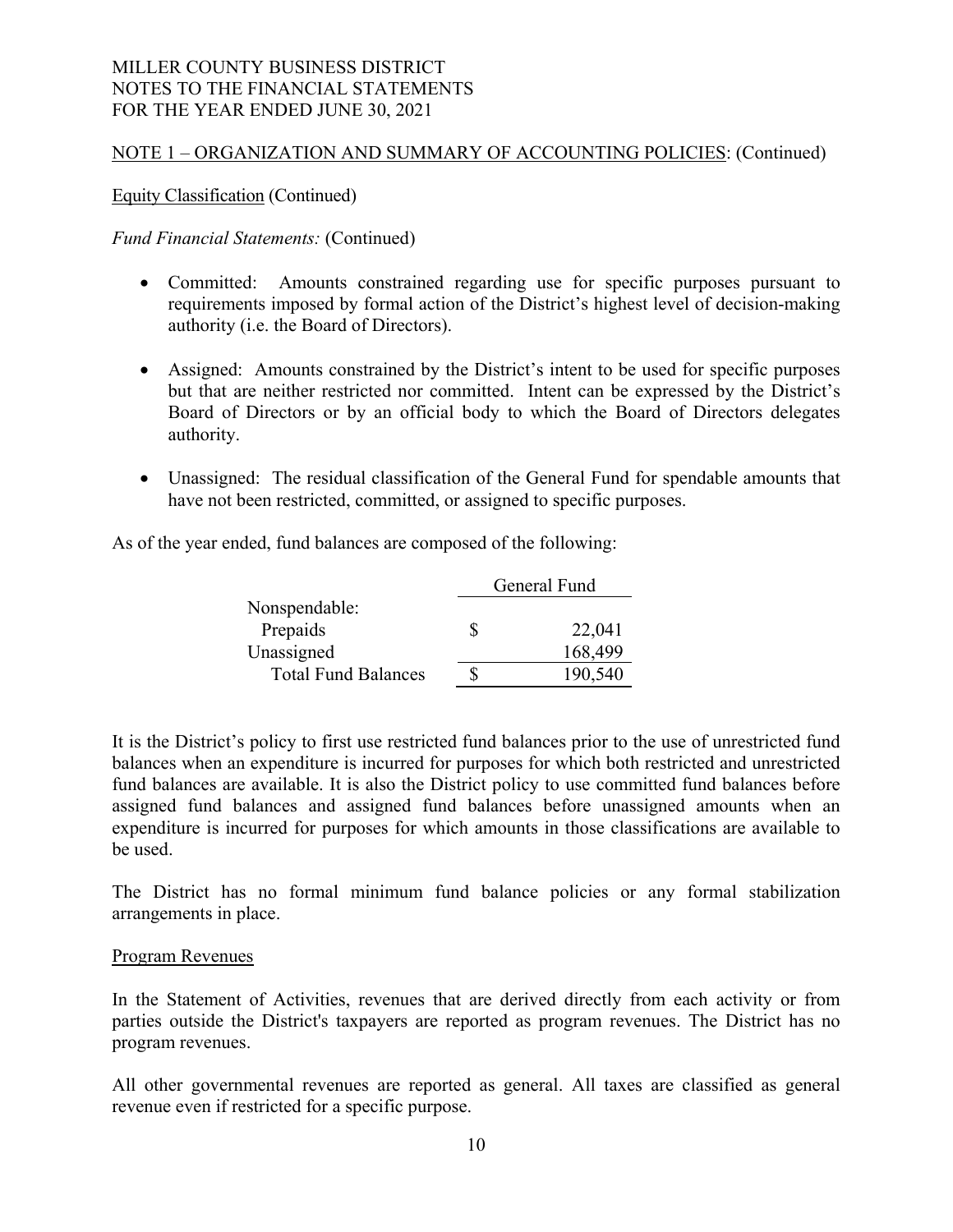### NOTE 1 – ORGANIZATION AND SUMMARY OF ACCOUNTING POLICIES: (Continued)

#### Accounting Estimates

The preparation of the financial statements in conformity with generally accepted accounting principles requires management to make estimates and assumptions that affect the reported amounts of assets and liabilities and disclosures of contingent assets and liabilities at the date of the financial statements and the amounts of revenues and expenditures/expenses during the reporting period. Actual results could differ from those estimates.

#### Budgetary Control

As further explained in Note 5, the District is a member of Tri-County Lodging Association. Tri-County Lodging Association prepares an annual budget. Each of the three members of Tri-County agrees to support a percentage of that budget. Any funds not obligated to support the Tri-County budget is available for use by the individual associations. There are no budgets prepared by the Districts for these funds.

#### Prepaid Items

Prepaid balances are for payments made by the District in the current year to provide services occurring in the subsequent fiscal year, and the nonspendable fund balance has been recognized to signify that a portion of fund balance is not available for other subsequent expenditures.

### NOTE 2 – DEPOSITS AND INVESTMENTS:

The District follows the policies of state law for deposits and investments. Missouri State Statutes authorize the District to deposit funds in open accounts, U.S. Treasury securities, U.S. Agency securities, repurchase agreements, collateralized certificates of deposit, banker's acceptance, and commercial paper.

Collateral is required for demand deposits and certificates of deposit. Custodial credit risk is the risk that in the event of a bank failure, the District deposits may not be returned to it. Statutes require the collateral pledged must have a fair market value equal to 100% of the funds on deposit, less insured amounts. Obligations that may be pledged as collateral are of the same type in which the District may invest. As of the year ended, the carrying amount of the District's deposits was \$127,416, and the bank balance was \$127,416.

All District deposits and certificates of deposit were insured by depository insurance or secured with collateral held by the District's agent in the District's name as of the year ended.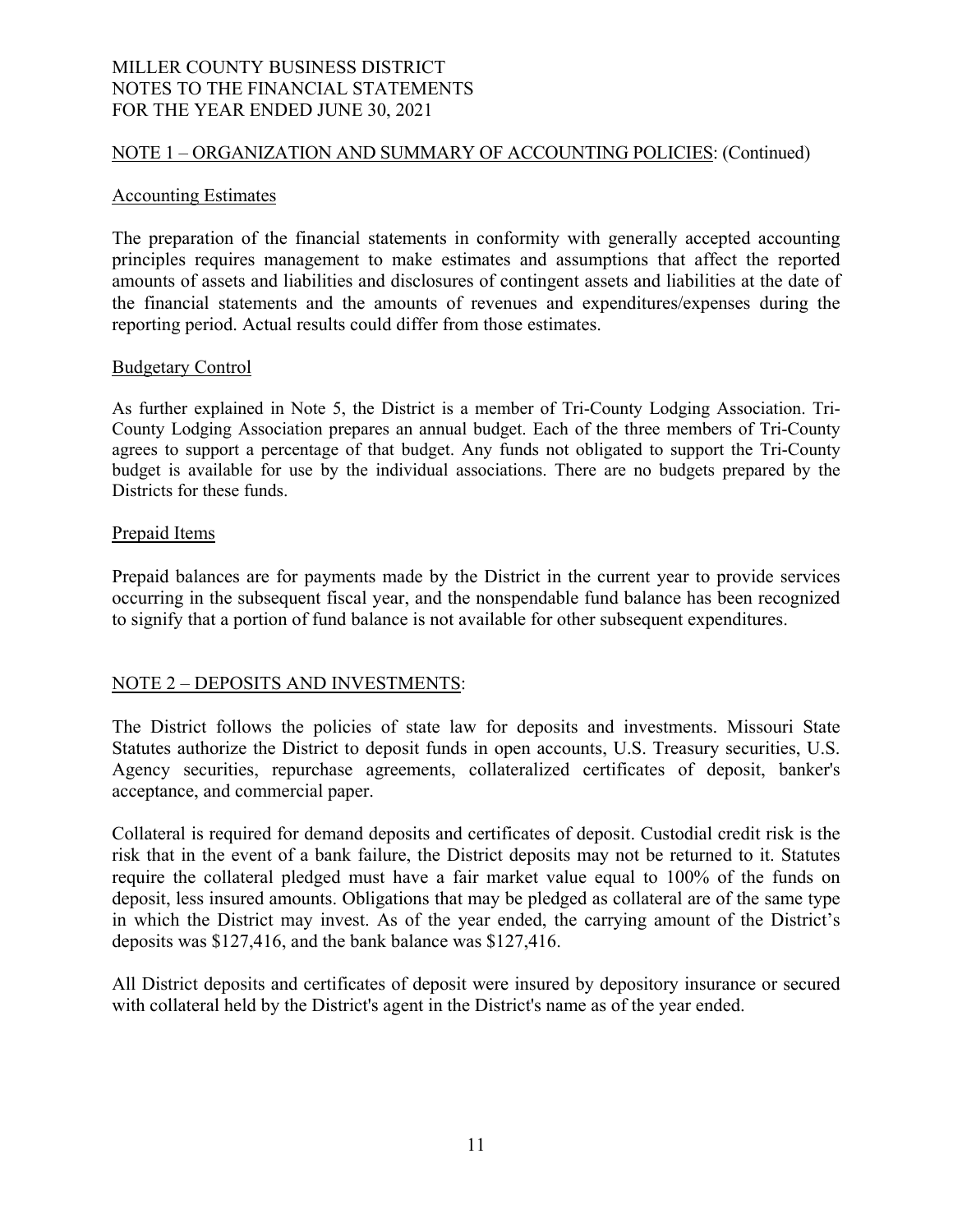# NOTE 3 – RISK MANAGEMENT:

The District is exposed to various risks of loss related to torts; theft of, damage to, and destruction of assets; errors and omissions; injuries to employees; and natural disasters. The District purchases commercial insurance to provide coverage for general liability, property damage, and workers' compensation. Settled claims have not exceeded this commercial insurance coverage in any of the past three years.

# NOTE 4 – LODGING TAX:

The five percent lodging tax is paid by all transient guests of hotels, motels, and resorts. The tax is collected by the lodging businesses and remitted monthly, quarterly, or annually to the county collector. After retaining a two percent fee for the cost of collection, the collector remits the lodging tax to the District. In accordance with the District's by-laws, lodging businesses are categorized as follows:

A. Lodging businesses with fifty or less rooms, camping spaces, or houseboats: Small Category.

- B. Lodging businesses with at least fifty-one, but less than three hundred rooms, camping spaces, or houseboats: Medium Category.
- C. Lodging businesses with at least three hundred rooms, camping spaces or houseboats: Large Category.

### NOTE 5 – OPERATIONS:

The District is a member of the Tri-County Lodging Association (the "TCLA"), a 501(c)(6) nonprofit organization. Through advertising, the TCLA promotes and encourages the travel and tourism industry for business engaged in furnishing lodging within the business districts of Camden, Miller, and Morgan counties. The TCLA contracts with the Greater Lake Ozark Convention and Visitor's Bureau to perform the promotional activities.

In order to carry out these tasks, the TCLA establishes an annual operating budget. Lodging establishments submit their lodging tax collections to their respective County Collector's office. The County Collector tabulates the collections monthly and then remits them to the District, less a 2% retainage. The District then remits funds to cover their percentage of the expenses to the TCLA on a monthly basis.